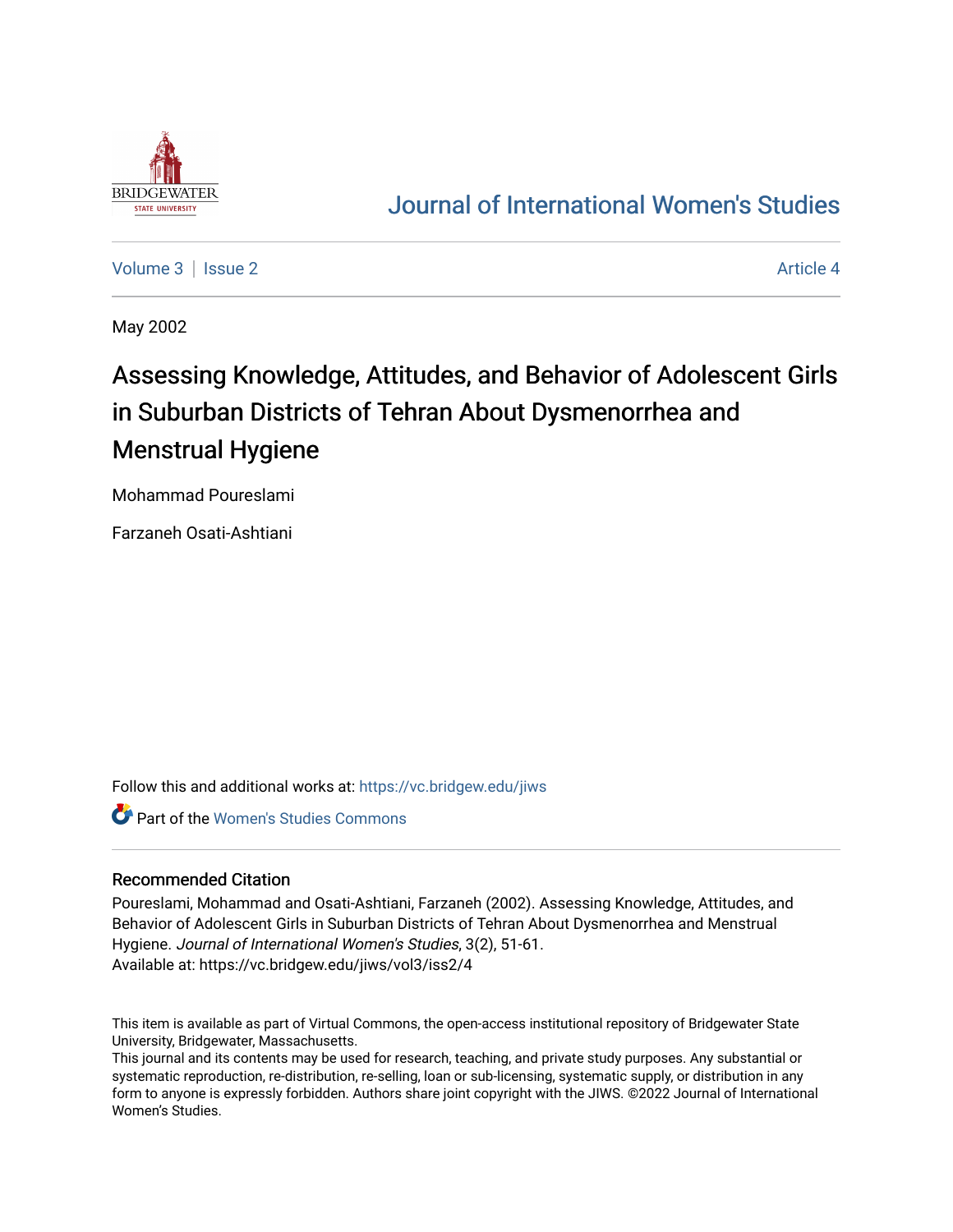This journal and its contents may be used for research, teaching and private study purposes. Any substantial or This journal and the computation of the case of the research, reading and private Attitudes, any factors and or<br>systematic reproduction, i.e. and in factorial in Assessing Charles and Behavior Attitudes, and Behavior in an to anyone is expressly forbidden. ©2002 Journal of International Women's Studies.

## **Assessing Knowledge, Attitudes, and Behavior of Adolescent Girls in Suburban Districts of Tehran About Dysmenorrhea and Menstrual Hygiene**

By Mohammad Poureslami<sup>i</sup> and Farzaneh Osati-Ashtiani<sup>ii</sup>

#### **Abstract**

The aim of this study was to assess the level of knowledge, attitudes and health-taking behavior of female students ages 15-18 years old in regard to dysmenorrhea and menstrual hygiene in suburban districts of Tehran, the capital of Iran. The study applied a descriptive, cross-sectional method, in which 250 students were selected at random, using a cluster random sampling method. The data was collected by applying a 44-item questionnaire. The reliability of the questionnaire was checked by the Chronbach-Alpha method, showing a correlation of 90 percent. Seventy-seven percent of the subjects claimed that they had enough knowledge about dysmenorrhea, from which only 32% practiced the personal health taking behavior, such as taking a bath and using hygienic materials. About 33% of the students avoided any physical activity or even mild exercise during menstrual period. Over 67% of the girls reported to take palliative medicine for their menstrual pain without prescription by a doctor. Fifteen percent of them stated that dysmenorrhea has interfered with their daily life activities and caused them to be absent from school between one to seven days, similar to other relevant studies. The prevalence of dysmenorrhea in this study was 71%. The main point achieved in this study was the necessity of educating female students about the menstrual period health-taking behaviors, including: appropriate nutrition, exercise and physical activity, personal hygiene, and appropriate use of medication based on physician's prescription.

**Key Words:** Dysmenorrhea, Menstrual Period, Menstrual Hygiene, Female Students, Tehran, Iran.

#### **Introduction**

This article begins with the assumption that women require special care, especially regarding medical and psychological attention, to perform the important tasks  $(1,2)$  that they have been engaged in for years, including work in a variety of areas such as management, medicine, industry, etc. This assumption is based on medical evidence regarding the menstrual period and its affects on women.

The menstrual period is a natural phenomenon that occurs throughout the reproductive years of every woman<sup>(1,3)</sup>. Most females experience some degree of pain and discomfort in their menstruation period (dysmenorrhea)<sup>(3,4)</sup>, which could have important impacts on their daily activities, and disturb their productivity at home or at their work place (5,6). In these instances, they should consult a doctor to relieve their pain and other relevant symptoms of dysmenorrhea  $(3,5)$ . By this definition, dysmenorrhea is a painful period or menstruation cramps, which may be accompanied by some other symptoms and complications such as nausea, vomiting, diarrhea, headache, weakness, and/or fainting and is reported as the most common reason for females to visit a doctor in gynecology centers  $(2,7,8,9,10,11)$ . There are probably few women who can truthfully claim they have never had dysmenorrhea, and a majority of them are thought to experience some degree of menstruation cramping  $(1,5,12)$ . According to some international reports, the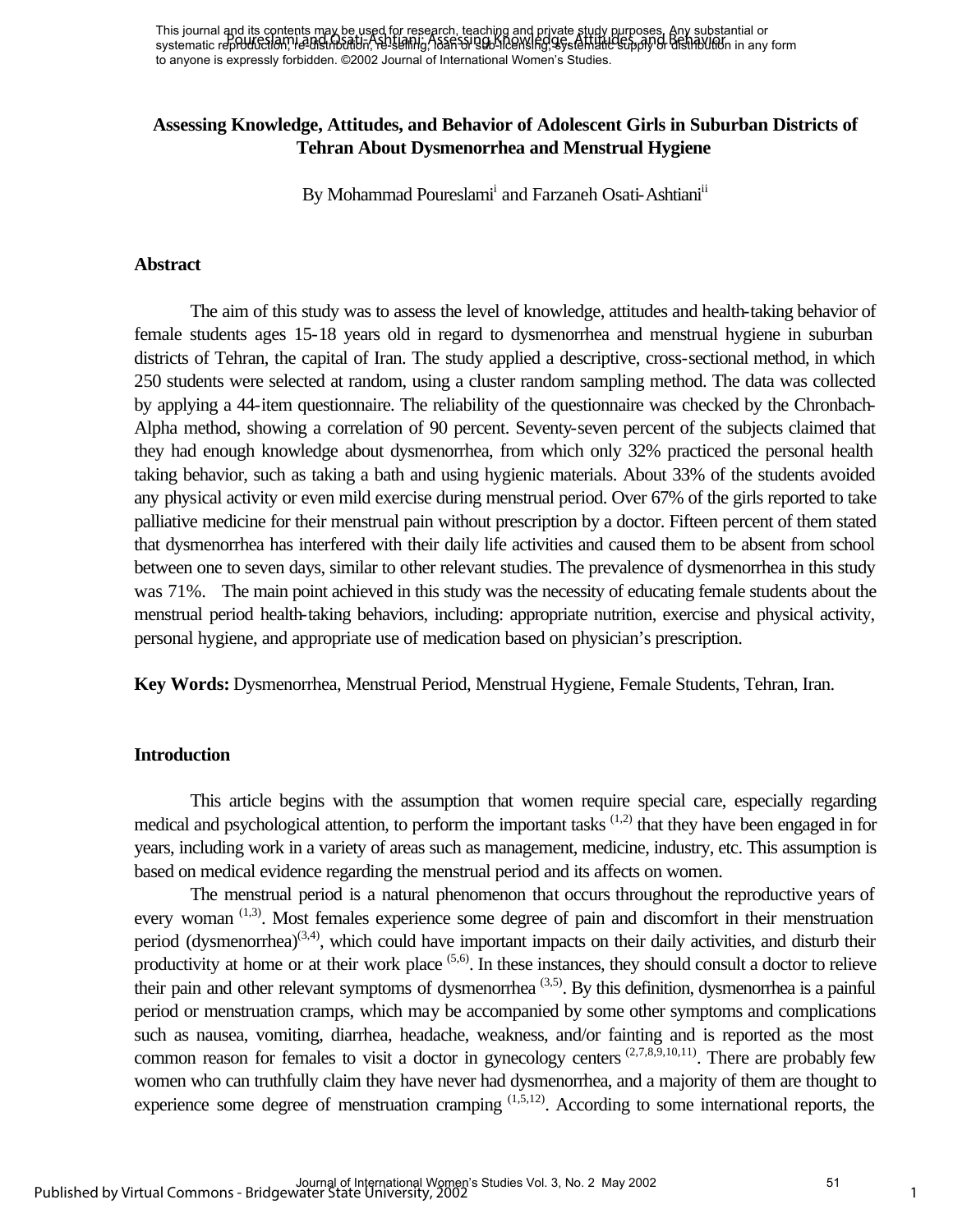prevalence of dysmenorrhea is very high, and at least 50 percent of women experience this problem throughout their reproductive years (3,13,14). This problem not only causes fear in approximately one-fifth of the female population, but also causes many social, physical, psychological, and economic problems for women around the world  $(14,15)$ . The results of recent studies showed that nearly ten percent of females with dysmenorrhea experienced an absence rate of 1 to 3 days per month from work or were unable to do their regular/daily tasks due to their severe pain  $(8,15)$ . It has been also shown that dysmenorrhea is considered as the main cause of absence from school among young girl students  $(6,14)$ .

 In Iranian culture on the other hand, the subject of menstruation and puberty hygiene is rarely discussed at home as well as at schools in most parts of country, especially in the regions the current study was conducted. This problem is observed particularly in more traditional and poorly educated families, which could be mainly due to some cultural restrictions preventing the flow of correct and sufficient information given to youngsters. The combination of Eastern traditional culture and Islamic rules has had a strong impact on the restriction of discussing sex education and related issues for youngsters via schools, mass media, and families, especially in rural areas of Iran. This has prevented the flow of accurate and sufficient information about puberty hygiene resulting in some incorrect perceptions and beliefs about dysmenorrhea and menstruation hygiene among many young girls in this country. The regions in which this study was conducted include local people as well as immigrants from small cities around the country, where such restrictions are strongly observed in many aspects of their lives, including their level of education, health status, and well being.

Although more than on third of the Iranian population consists of females under the age of 25, in which the issue of menstrual hygiene could be very important in their health, this subject has not been given enough priority for investigation resulting in only a few studies focused on this issue so far. The aim of this study was to assess the knowledge, attitudes and behavior pattern of young female students between the ages of 15 to 18 years old in suburban districts of Tehran about dysmenorrhea and menstruation hygiene.

#### **Methods and Materials**

This was a cross sectional (descriptive/analytical) study. The samples of the study included 250 volunteer girl students selected at random from 20 high schools in suburban districts of the city of Tehran, using a cluster random sampling method. The study was coordinated with the district schools' top officials for data collection. All of the questionnaires were distributed and collected on the same day trying to maintain the confidentiality of the collected data. A questionnaire with 44 items was designed by the authors and was initially pilot tested on 35 students with the similar characteristics of the main study subjects for construct and content validity. To develop the main questionnaire, the concepts of Fishbien and Ajzen<sup>(16)</sup> were utilized to come up with the salient beliefs of youngsters regarding menstruation hygiene. The reliability of the questionnaire was determined by Cornbach-Alph, showing a correlation of 90 percent.

 Although this study was conducted on a small portion of the population of adolescent girls in Iran, which limits the generalization of the results to a larger population, the findings of this study could help school officials to develop appropriate curricula to educate young girls regarding this issue.

#### **Results and Discussion**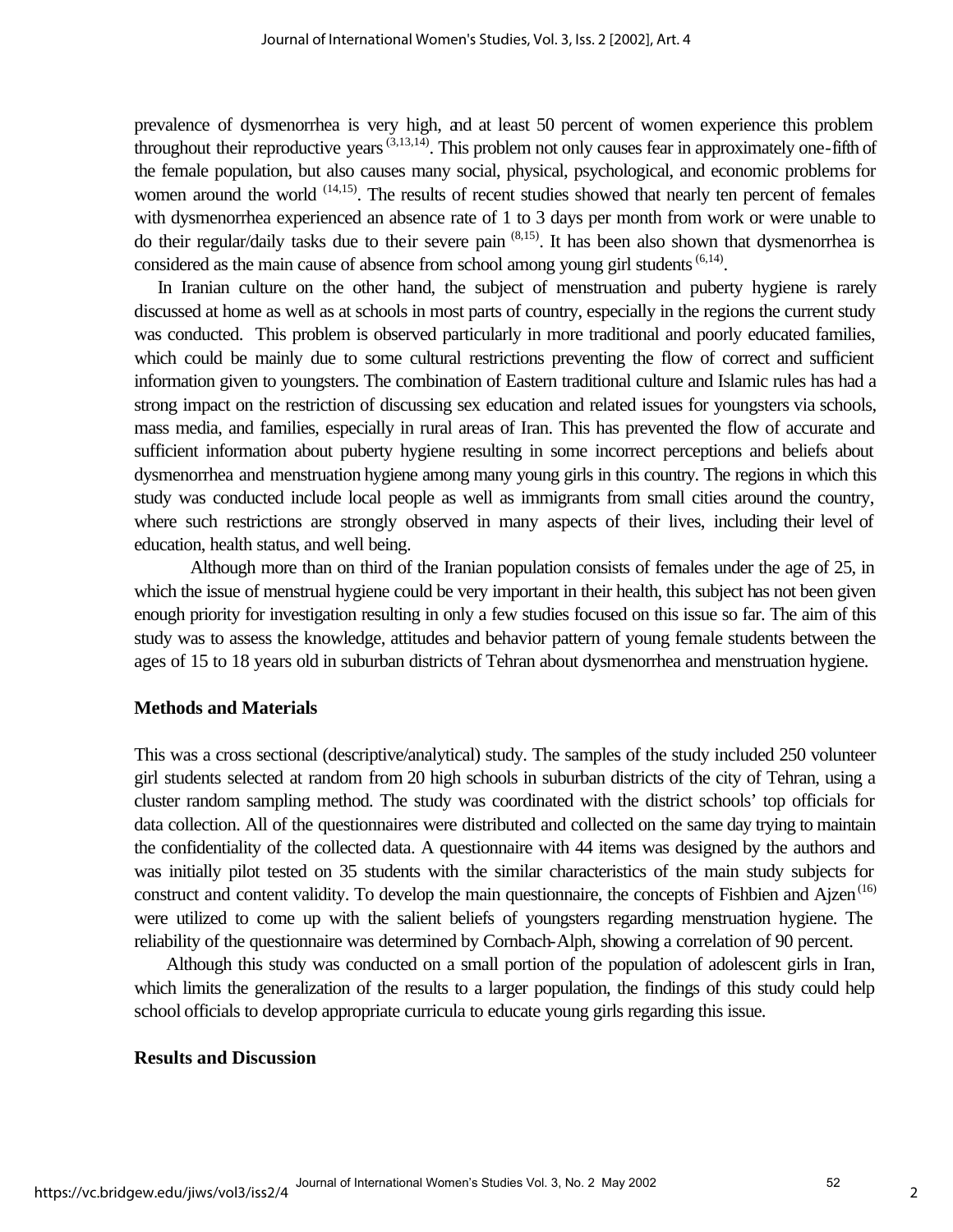In this study, dysmenorrhea was reported by 178 (71%) of students. This result is similar to other relevant studies: Recent surveys worldwide reported that between 50 to 70 percent of young girls experience dysmenorrhea each year (17,18,19,20). Seventy-seven percent of subjects (192 students) claimed to have some information about the menstruation period, from which 75% (144 students) received this information from their relatives such as mother, sister, as well as their friends. Regardless of this finding, many of the studied females did not have appropriate knowledge about the menstrual period hygiene, and did not practice health-oriented behavior in this regard. This means that their previous information was not enough to guarantee the practice of healthy behavior. For instance, out of 250 students, only 8 of them (3.2%) believed that some diets are effective to decrease the pain of menstruation period, while 87 girls (35%) did not believe so, 110 students (44%) did not have any idea in this regard (have chosen the answer of "don't know/ have no idea" for this question), and 45 students (17.8%) did not respond to this question. Most of the students in the youngest group (15-16 years old) were not aware of the role of nutrition in decreasing the pain of their menstruation period (figure 1). A significant difference between students in different age group was identified regarding the effectiveness of appropriate diet on menstruation pain (P<.05). Since appropriate diet such as fruits, vegetables and corns, along with avoiding too much salt and sugar are useful in pain reduction in menstrual period<sup> $(10,15,17)$ </sup>, the necessity of educating girls about appropriate nutrition and diet is sensible.

While most of the students in all three groups believed in the effectiveness of personal hygiene practices on reduction of menstruation pain (shown in Figure 2), only 79 girls (32%) said that they take a bath on the first days of their menstrual period. Furthermore, 162 girls (65%) reported not taking a bath at the beginning days of their period, from which, 85 girls (51.5%) reported not taking a bath even after eight days from the beginning of their menstrual period. No significant difference was found between the three age groups in this regard. These unhealthy behaviors, along with their erroneous perceptions and attitudes about the menstrual period, could increase their chances of getting certain infections, as well as discomforts of secondary dysmenorrhea, which were also shown by other recent studies<sup> $(3,4,18)$ </sup>. These results indicate lack of sufficient information among the subjects of this study, and that health education using special methods should be developed to empower them to shift their knowledge to appropriate health-taking behaviors<sup>(19,20,21)</sup>. For instance, educating young girls about personal health related behaviors and practice, especially taking a bath with warm water in the very early days of menstrual period, would not only cause mental and social sedation, but also could be effective in reducing such problems<sup>(13,21)</sup>.

The results of this study also revealed that, on average 67% of students with dysmenorrhea selfmedicated with over-the-counter preparations and only 18% consulted healthcare providers. As it is shown in figure 3, there was no significant difference among different age groups in this regard. It seems the subjects of this study did not pay any attention to the side effects of drugs. Therefore, educating young girls at schools about consulting a doctor for their menstrual period problems, will not only cause the likelihood of pain relief, but also prevent them from the possibility of side effect of drugs they may take.

Most of the subjects in this study (66%) did not believe in the effectiveness of physical activities on their pain relief, and about 33% of students even avoided any kind of physical activities during their menstrual period. The results in figure 4 indicate the similarity of the students' attitudes in different age groups towards the effectiveness of physical activities on menstruation pain relief. Meanwhile, other studies have shown that physical activities, especially mild exercise, could cause pain relief in most  $\text{cases}^{(3,4,12)}$ . Therefore, educating young girls about the positive consequences of physical activities, even during their menstrual periods, could be useful for the formation of their healthy lifestyle.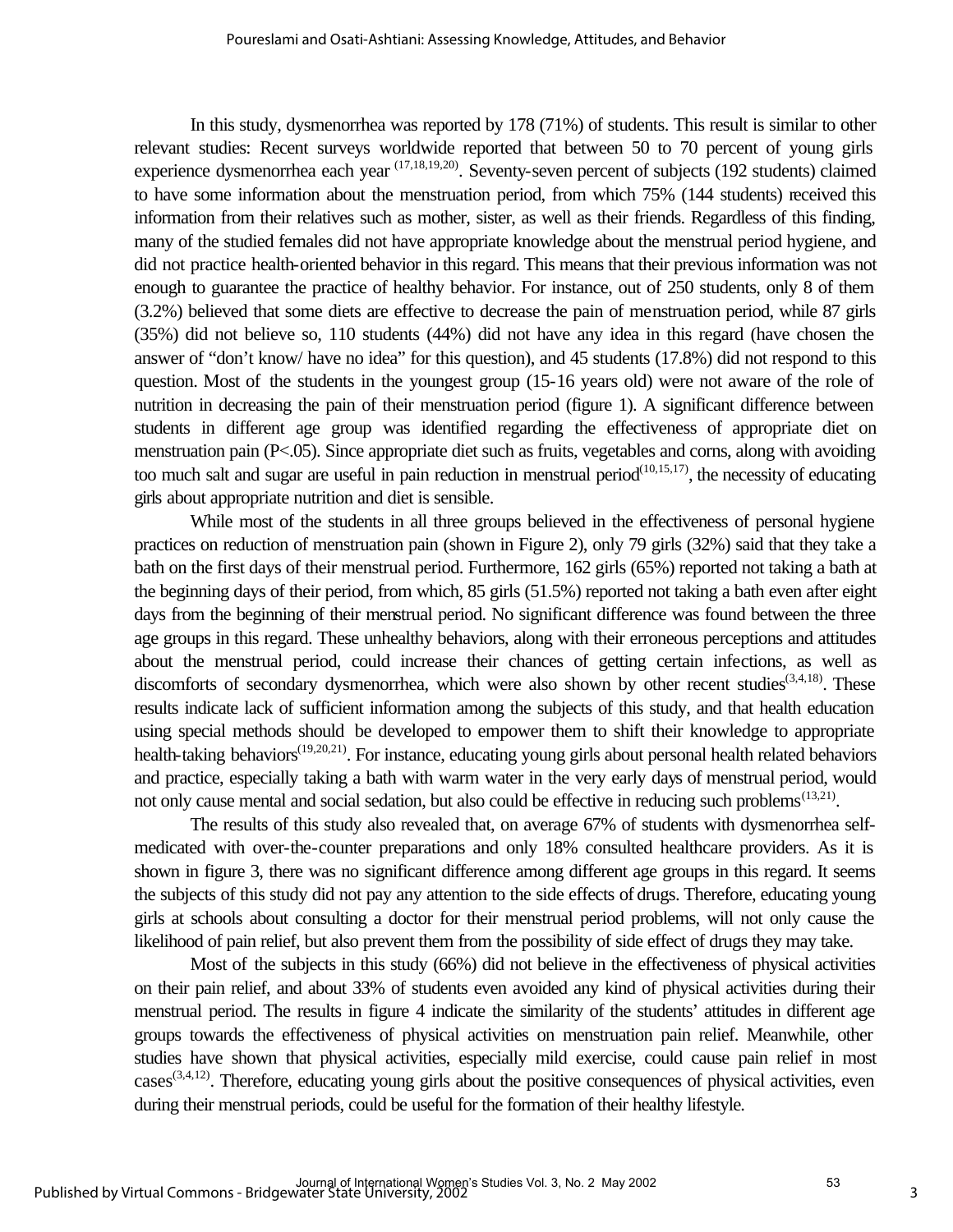In this study, 38 girls (15%) said that menstrual pain caused them to be absent from school and other activities between 1 to 7 days in the past school year. In addition, out of 178 students who experienced dysmenorrhea, 49% indicated that they become recluse, 52.5% suffered from nervousness, and 52% reported being shy during their menstrual period. Thee findings may be linked to the abovementioned cultural and religious restrictions, particularly those that restrict discussion of puberty related issues, including the menstrual period. In other studies around the world, it has been reported that dysmenorrhea is the leading cause of absenteeism of women from work, school, and other activities and between 10% to 18% of young girls believed that it also causes daily life dysfunction<sup>(6,8,11,16,17,18)</sup>. These results indicate the necessity of educating female students about psychological problems associated with their menstrual period, which could be cured by visiting a health care provider in an appropriate time.

The vast majority of students (98.5%) indicated that young girls should receive appropriate and sufficient information about menstruation and associated hygienic practices, and 61% of them identified their mothers as the best source for such information. As traditionally, young girls usually propound their emotional and psychological problems with their mothers, one of the most useful educational methods for young girls could be the improvement of their mothers' knowledge base, as well as, correcting their false attitudes and beliefs in this regard. On the other hand, the results of the recent studies<sup> $(4,6,7,14,21)$ </sup>, showed the effectiveness of educating female students about these subjects at schools, as many young girls also identified their peers as the best source for sharing, and talking about their problems. Moreover, students spend most of their daily time at schools, and they are at appropriate ages to receive correct information, and to practice health-taking behaviors. Thus, the conclusion that could be drawn from this study is the necessity of educating young girls about sufficient and correct nutrition, appropriate diet, personal hygienic observance, physical activity, exercise, and taking medication under a physician's supervision during their menstrual period. Furthermore, as it was reported by other studies<sup> $(3,6,7,9,11)$ </sup>, to decrease the severity of menstrual pain and to reduce the rate of absence from school, as well as to prevent the possibility of getting secondary dysmenorrhea, educating young girls in schools could be considered the most effective, most efficient, and most time-saving method. Further studies may prove this prediction.

#### **Conclusion**

Due to some cultural and religion restrictions, many young girls in this country lack appropriate and sufficient information regarding menstrual hygiene, causing incorrect and unhealthy behavior during their menstrual period. This burden, unfortunately, has not been taken seriously in terms of its social or hygienic aspects, leading to almost very few local articles found on this subject. This pronounced defect resulted in design and implementation of this study to investigate the knowledge, attitude and behavior of a small portion of Iranian adolescent girls about menstrual hygiene. The findings of this study indicate that having knowledge by itself does not guarantee health conscious behavior. That is, beliefs and attitudinal changes are necessary to have optimal behavior and to promote healthy lifestyles. To develop educational curricula for young girls, health education professionals should recognize the association between a person's beliefs and attitudes, and her behavior modification. Besides, they also need to consider social, environmental, and cultural factors affecting adolescents' behavior, as indicated by other studies<sup>(6,7,11,13)</sup>. By assessing these factors, health educators would be able to come up with appropriate methods and strategies to empower young girls by necessary life skills that would influence adolescents' healthy life styles.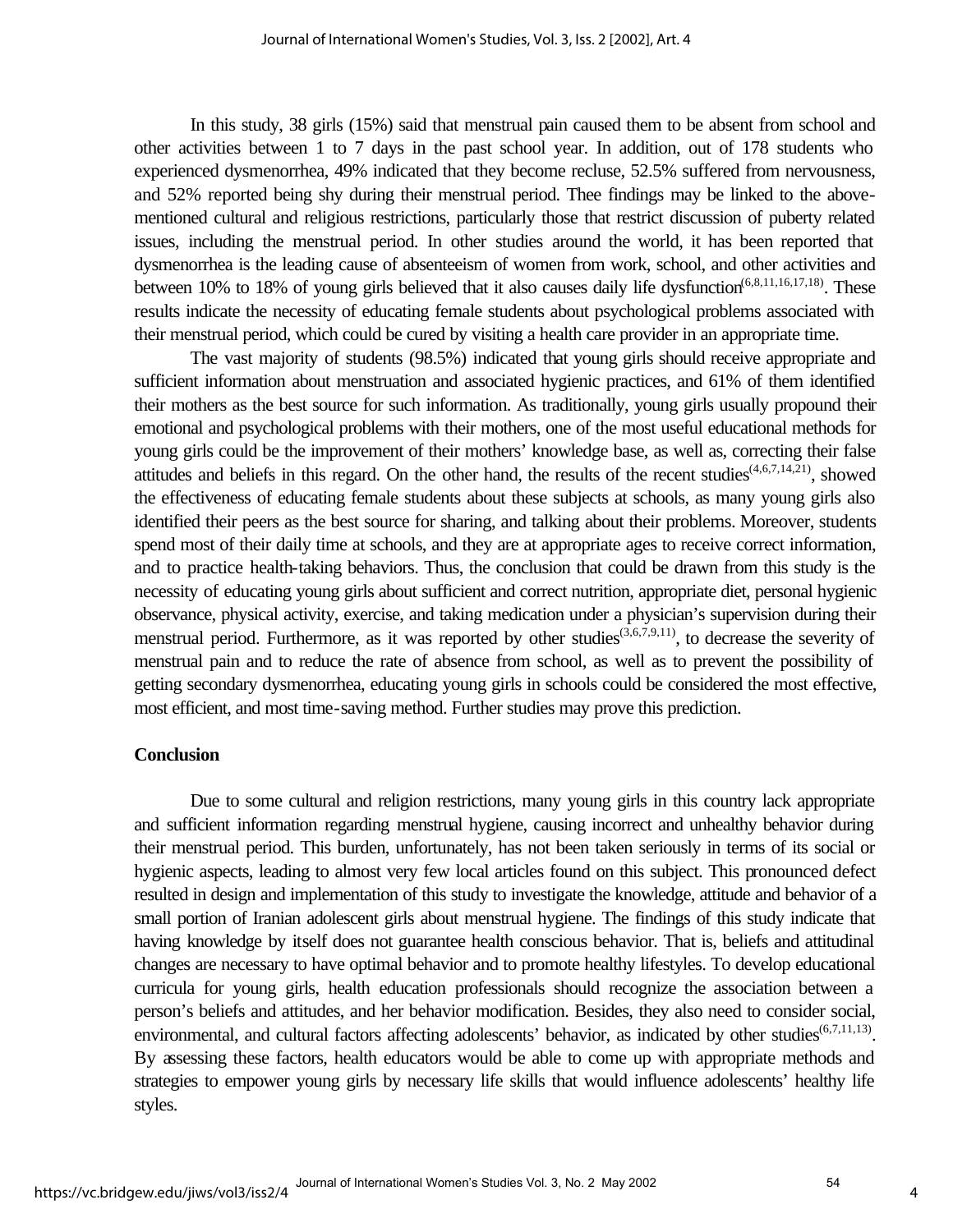The results of this study indicate a need for development of a comprehensive school health education program with strong family planning and puberty education components. In addition, at the community level, the mothers of young girls should be educated with appropriate and sufficient puberty hygiene, and be empowered with necessary skills to communicate with and transfer the obtained information to their children. Based on the limitations of this study regarding the selected subjects, additional studies are needed with a wider geographical scope and larger samples including young girls and their mothers to come up with more sufficient, and generalized results.

## **References and Notes**

- 1. American Institute of Preventive Medicine, "Menstrual Cramps". 1996.
- 2. Andersch B. & Milson I. "An Epidemiological Study of Young Women With Dysmenorrhea". AM. J. Obstet Gynecol. 1982, Nov. 15, 144(6); PP: 655-660.
- 3. Beek J.S. et al. "Puberty and Dysmenorrhea Treatment". Novice's Gynecology. Williams and Wilkins Publication, Inc. 1996, PP: 771-780.
- 4. Dagwood M.Y. "Dysmenorrhea". J. reprod. Med. 1995, 30(3); PP: 154-167.
- 5. Decherncy A.H. and Pernall M.L. "Treatment of Dysmenorrhea, Current Obstetric and Gynecology Diagnostic and Treatment", Prentice Hall International Inc. 1994, PP: 664-665.
- 6. Drank Shayani D.K. and Uenkafa RP. "A Study on Menstrual hygiene Among Rural Adolescent Girls". Indian Journal of Medical Sciences. 1995, 45; PP: 139-143.
- 7. Fakeye O. and Egade A. "The Characteristics of the Menstrual Cycle in Nigerian School Girls and the Implications for School Health Programs". Alrica Journal of Medical Sciences. 1994, 23; PP: 13-14.
- 8. Jarrett M. et al. "Symptoms and self Care Strategies in Women with and without Dysmenorrhea". Health Care Women International. 1995, 16(2); PP: 167-178.
- 9. Johnson J. "Level of Knowledge Among Adolescent Girls Regarding Effective Treatment for Dysmenorrhea". J. Adolesc. Hlth. Care. 1988, 9(5); PP: 398-420.
- 10. Katznng B.G. "Treatment of Dysmenorrhea". Basic and Clinical Pharmacology. Appleton and Lang Publication, Inc. 1998, PP: 304-319.
- 11. Klein JR. "Epidemiology of Adolescent Dysmenorrhea". Pediatrics. 1998.
- 12. Ojeda L. "Menopause without Medicine: Menstrual Cramps". Hunter House Inc. 1995.
- 13. Mijanovi D. "Correlation Between Certain Factors in Maturation and Primary Dysmenorrhea in Adolescents". J. Cinekol Perinatol. 1990, 30(3); PP: 79-82.
- 14. Nafstad P. et al. "Menarche and Menstruation Problems Among Teenagers in Oslo". Tidsskr Nor Laegeforen. 1995, 115(5); PP: 604-606.
- 15. Pedron N. et al. "Incidence of Dysmenorrhea and Associated Symptoms in Women Aged 15-24 Years". Ginecol Obstet Mex. 1998, 66; PP: 492-494.
- 16. Fishbein M. and Ajzen I. "Belief, Attitude, Intention and Behavior: An Introduction to Theory and Research. Reading Mass: Addison-Wesley, 1975.
- 17. Rayan K. et al. "Puberty and Menstrual Cycle and Dysmenorrhea". Kistner's Gynecology Principle and Practice. Mosby Publication,  $6<sup>th</sup>$  edition. 1995, PP: 44-46, and, 102-104.
- 18. Secerino SK and Moline M.E. "Premenstrual Syndrome Identification and Management". Drugs. 1995, PP: 71-82.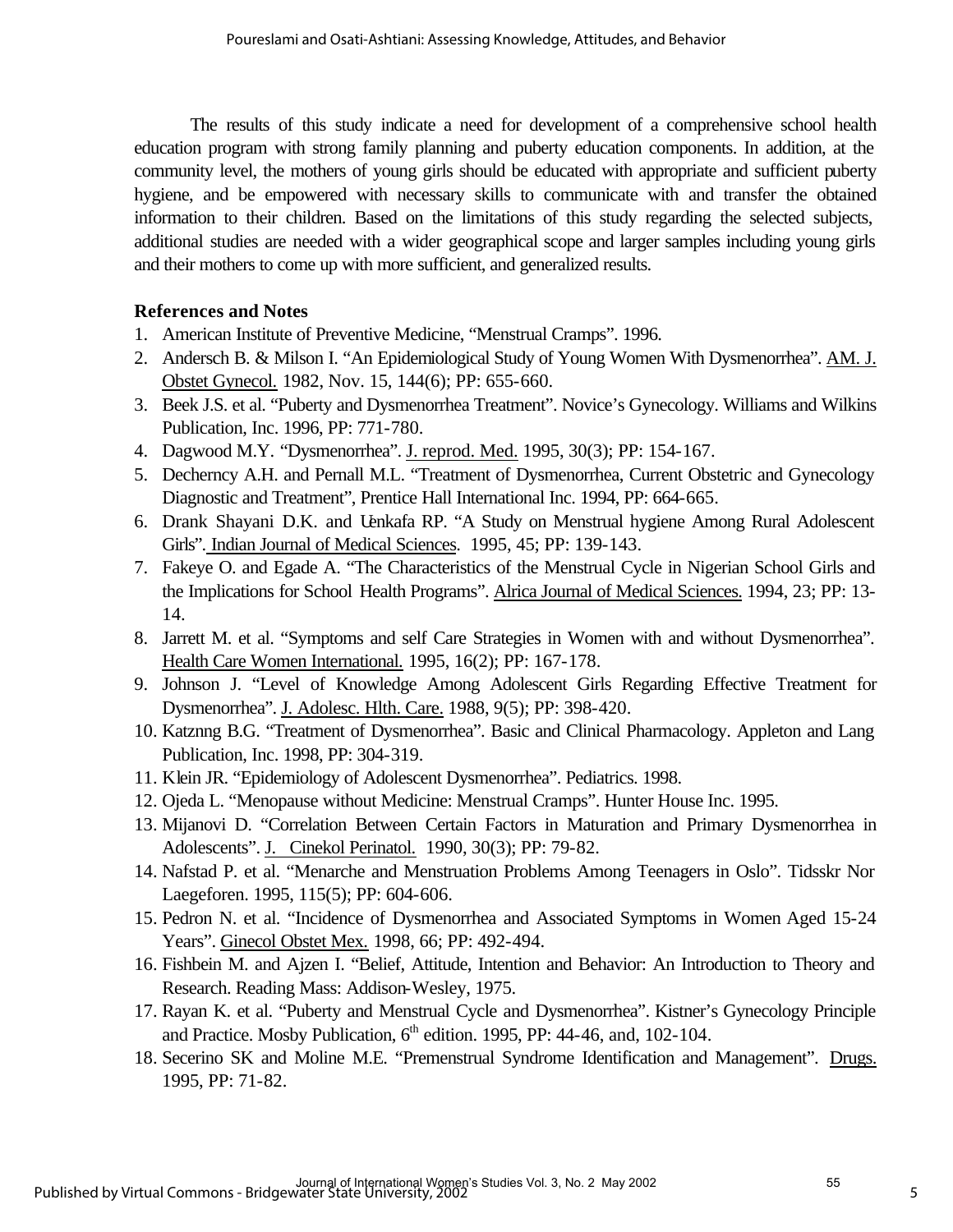- 19. The Barnard College Student Health Service Bulletin. "The New Our Bodies-Ourselves". New York, Simon and Sclmster, 1998.
- 20. The American College of Obstetricians and Gynecologists. "Gynecologic Problems: Dysmenorrhea". Washington, D.C.: ACOG. 1995.
- 21. Westhoff CL. and Davis AR, "Primary Dysmenorrhea in Adolescent Girls and Treatment with Oral Contraceptives". J Pediatr Adolesc Gynecol. 2001, 14(1); PP:3-8..

**Figure 1: Role of Nutritious Diet in Reduction of Menstruation Pain**

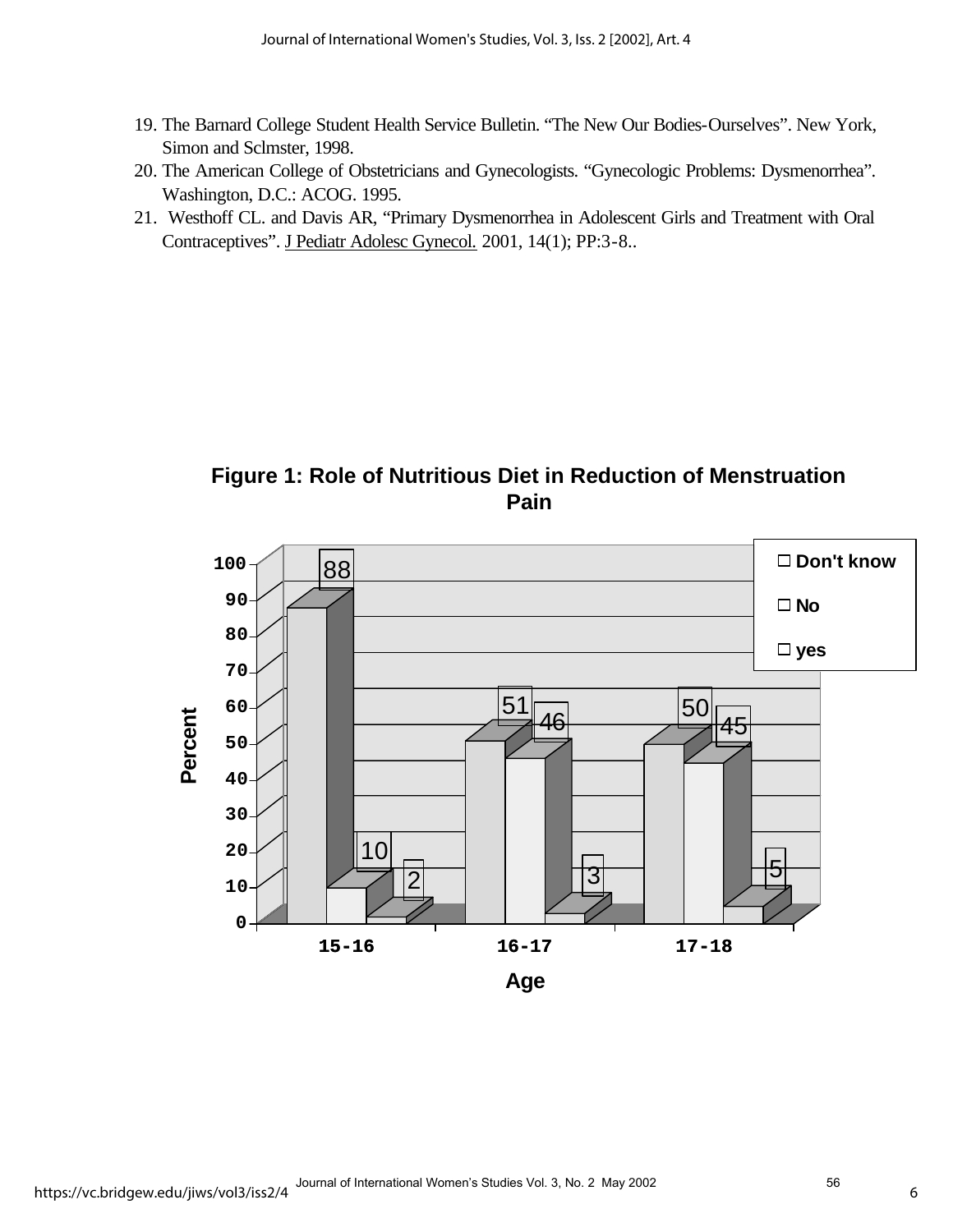

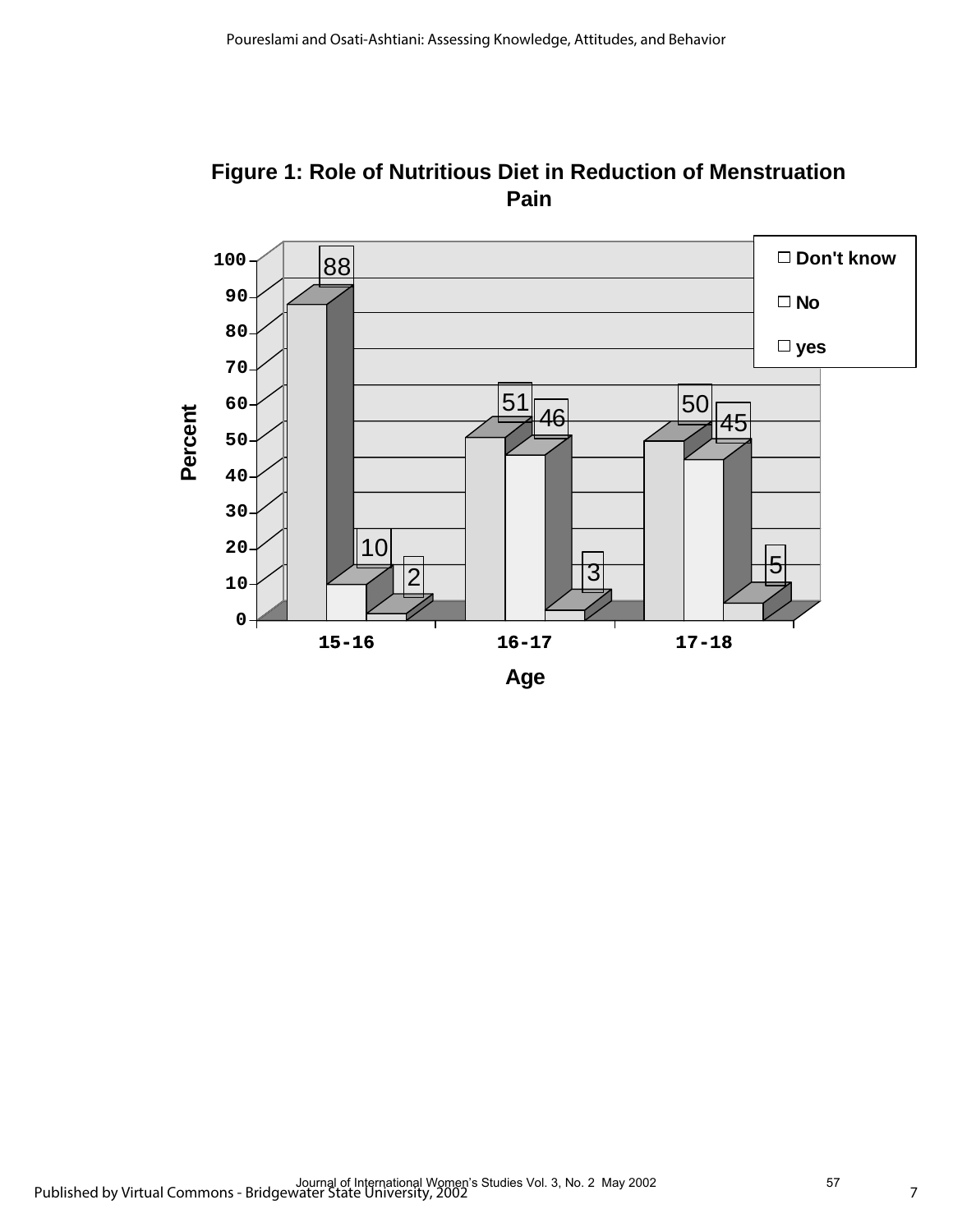

**Figure 2: Role of Personal Hygiene Practices in Reduction of Menstruation Pain**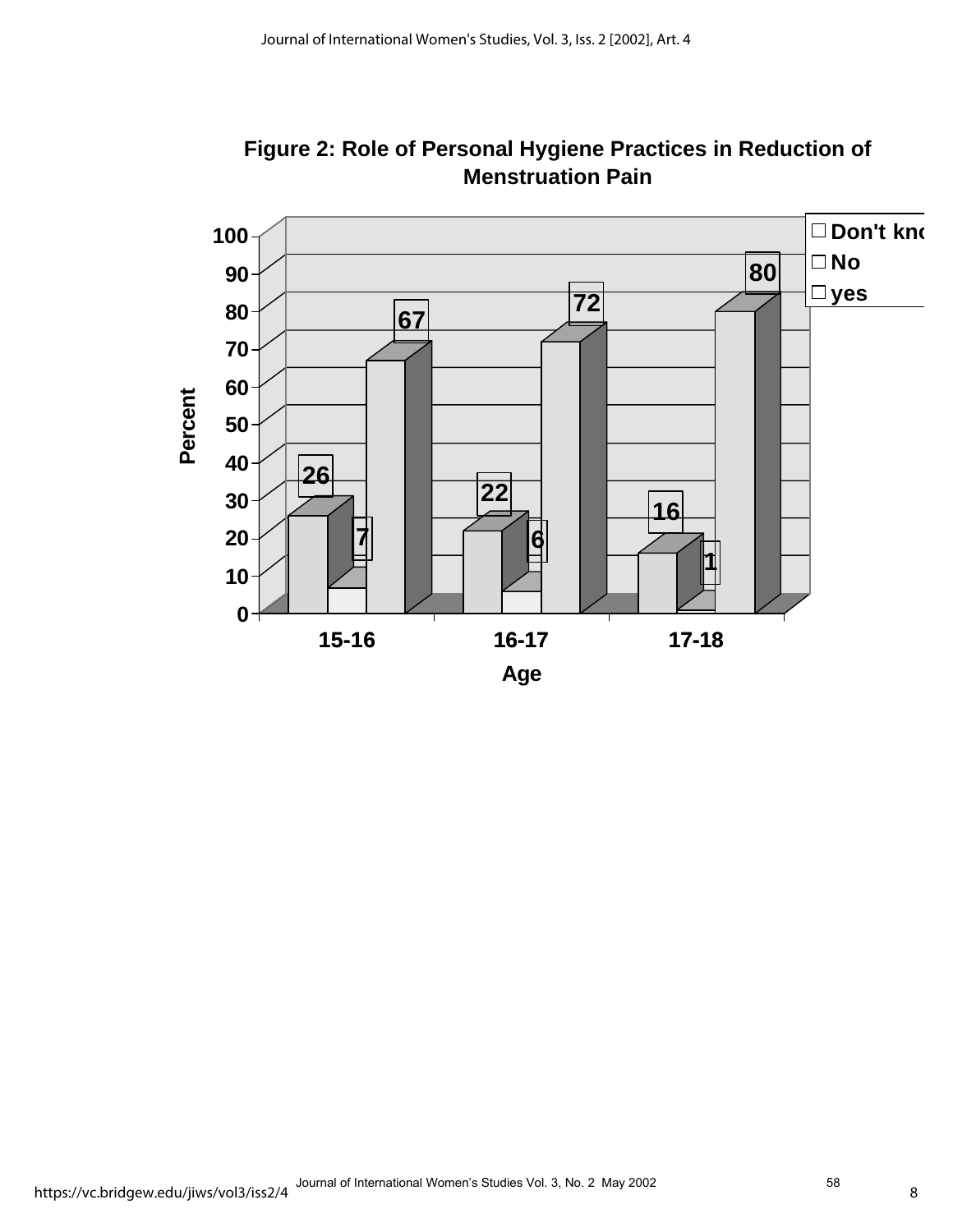

## **Figure 3: Self Taking Medication for Reduction of Mensturation Pain**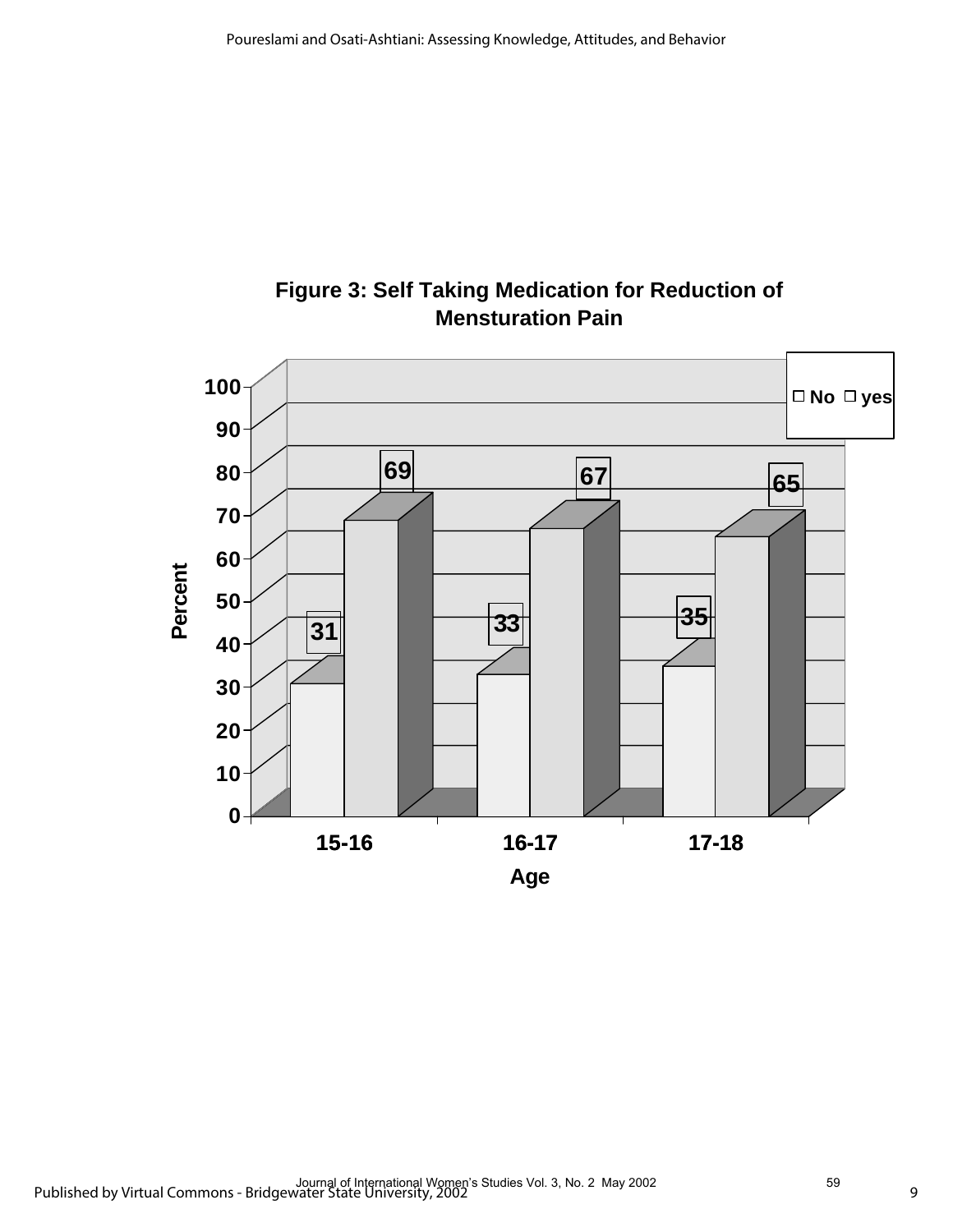